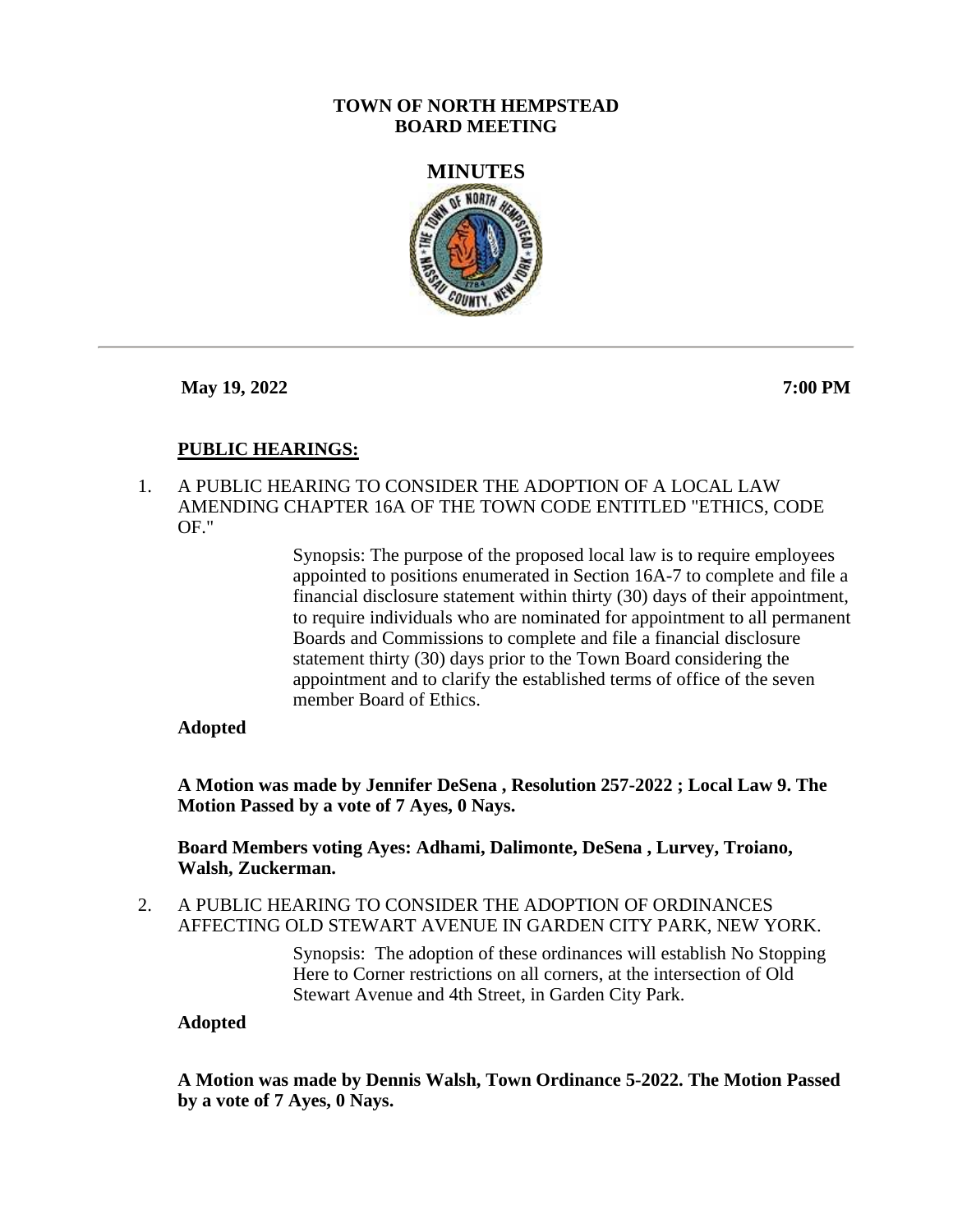**Board Members voting Ayes: Adhami, Dalimonte, DeSena , Lurvey, Troiano, Walsh, Zuckerman.**

#### **RESOLUTIONS:**

3. A RESOLUTION SETTING A DATE FOR A PUBLIC HEARING TO CONSIDER THE ADOPTION OF A LOCAL LAW AMENDING CHAPTER 2 OF THE TOWN CODE ENTITLED "ADMINISTRATION AND ENFORCEMENT."

> Synopsis: The purpose of the local law is to remove the requirement that the Supervisor and the Councilperson in the District of an application for an expedited permit under Section 2-10.1 of the Town Code review the application, require the Commissioner of the Department of Building Safety, Inspection and Enforcement to issue a final written determination within seven (7) days of a request for expedited permit application review and to disallow requests for expedited review which do not meet the requirements of Section 2-10.1. Tentative hearing date is June 16, 2022.

#### **Adopted**

**A Motion was made by Jennifer DeSena , Resolution 258-2022. The Motion Passed by a vote of 7 Ayes, 0 Nays.**

**Board Members voting Ayes: Adhami, Dalimonte, DeSena , Lurvey, Troiano, Walsh, Zuckerman.**

4. A RESOLUTION SETTING A DATE FOR A PUBLIC HEARING TO CONSIDER THE ADOPTION OF A LOCAL LAW AMENDING CHAPTER 2 OF THE TOWN CODE ENTITLED "ADMINISTRATION AND ENFORCEMENT."

> Synopsis: The purpose of the local law is to make modifications to the procedure on requests for expedited permit application review under Section 2-10.1 of the Town Code. Tentative hearing date is June 16, 2022.

#### **Adopted**

**A Motion was made by Veronica Lurvey, Resolution 259-2022. The Motion Passed by a vote of 7 Ayes, 0 Nays.**

**Board Members voting Ayes: Adhami, Dalimonte, DeSena , Lurvey, Troiano, Walsh, Zuckerman.**

5. A RESOLUTION SETTING A DATE FOR A PUBLIC HEARING TO CONSIDER THE ADOPTION OF A LOCAL LAW AMENDING CHAPTER 24 OF THE TOWN CODE ENTITLED "GOVERNMENTAL OPERATIONS."

> Synopsis: The purpose of the local law is to amend Article III related to the submission of annual reports by Commissioners and Department Heads to require monthly reports from the Building Department. Tentative hearing date is June 16, 2022.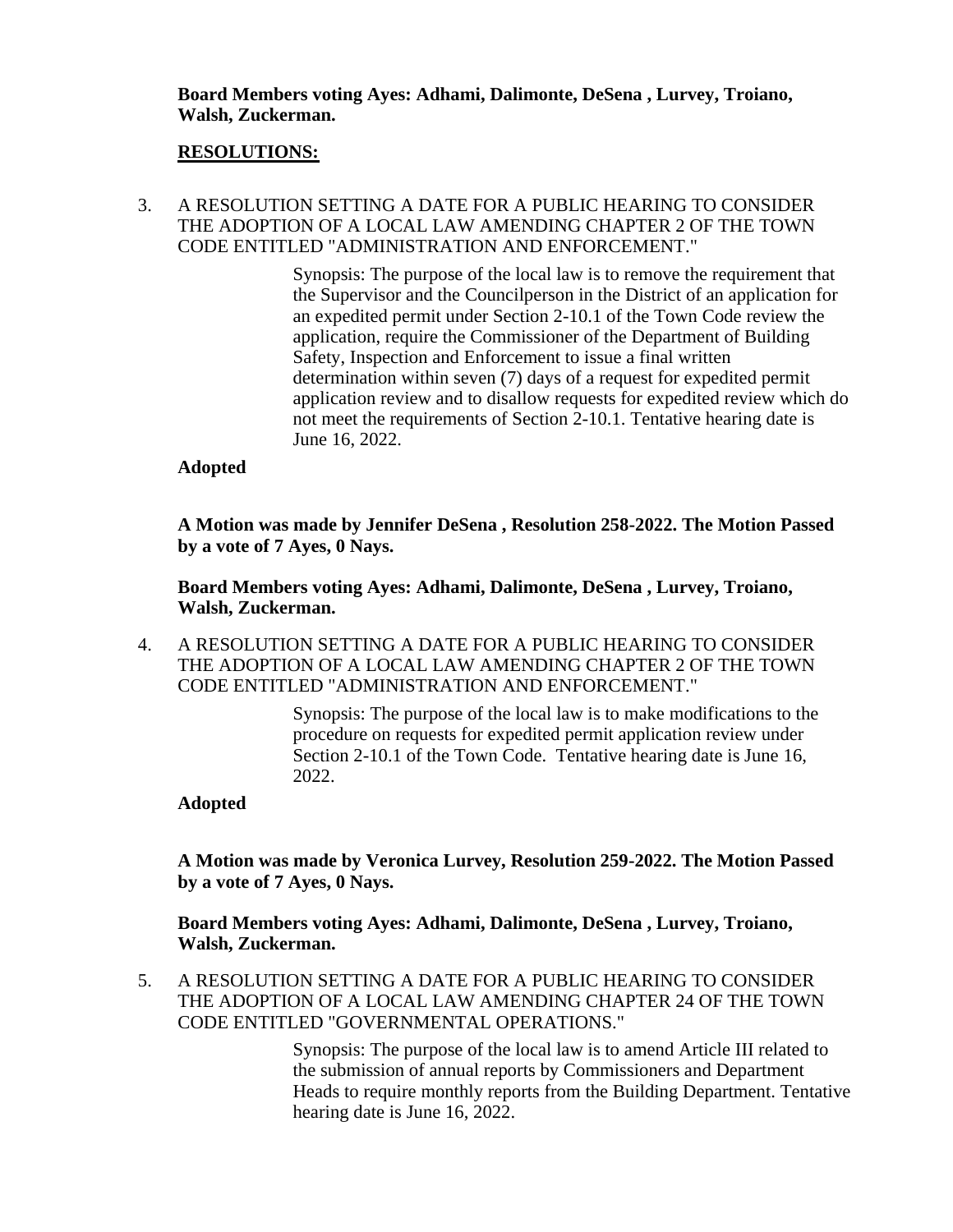**A Motion was made by Veronica Lurvey, Resolution 260-2022. The Motion Passed by a vote of 7 Ayes, 0 Nays.**

**Board Members voting Ayes: Adhami, Dalimonte, DeSena , Lurvey, Troiano, Walsh, Zuckerman.**

6. A RESOLUTION SETTING A DATE FOR A PUBLIC HEARING TO CONSIDER THE ADOPTION OF A LOCAL LAW ESTABLISHING CHAPTER 65B OF THE TOWN CODE TO BE ENTITLED "FAILURE TO STOP FOR SCHOOL BUSES."

> Synopsis: The adoption of the local law will establish regulations in accordance with Section 1174-a of the New York State Vehicle and Traffic Law governing drivers who meet or overtake a school bus that has stopped to receive or discharge passengers. Tentative hearing date is June 16, 2022.

## **Adopted**

**A Motion was made by Jennifer DeSena , Resolution 261-2022. The Motion Passed by a vote of 7 Ayes, 0 Nays.**

**Board Members voting Ayes: Adhami, Dalimonte, DeSena , Lurvey, Troiano, Walsh, Zuckerman.**

7. A RESOLUTION SETTING A DATE FOR A PUBLIC HEARING TO CONSIDER THE ADOPTION OF AN ORDINANCE AMENDING "PARKS ORDINANCE NO. 2 OF 2019" RELATIVE TO PARKS AND RECREATION FACILITIES IN THE TOWN OF NORTH HEMPSTEAD.

> Synopsis: The proposed action will amend "Parks Ordinance No. 2 of 2019" to allow dogs in Whitney Pond Park. Tentative hearing date is June 16, 2022.

## **Adopted**

**A Motion was made by Veronica Lurvey, Resolution 262-2022. The Motion Passed by a vote of 7 Ayes, 0 Nays.**

**Board Members voting Ayes: Adhami, Dalimonte, DeSena , Lurvey, Troiano, Walsh, Zuckerman.**

8. A RESOLUTION SETTING A DATE FOR A PUBLIC HEARING TO CONSIDER THE PROPOSED AMENDED WARD DISTRICT LINES FOR TOWN OF NORTH HEMPSTEAD COUNCILMANIC DISTRICTS.

> Synopsis: The purpose of the public hearing is to consider the proposed amended ward district lines for the Town of North Hempstead Councilmanic districts. Tentative hearing date is June 16, 2022.

## **Adopted**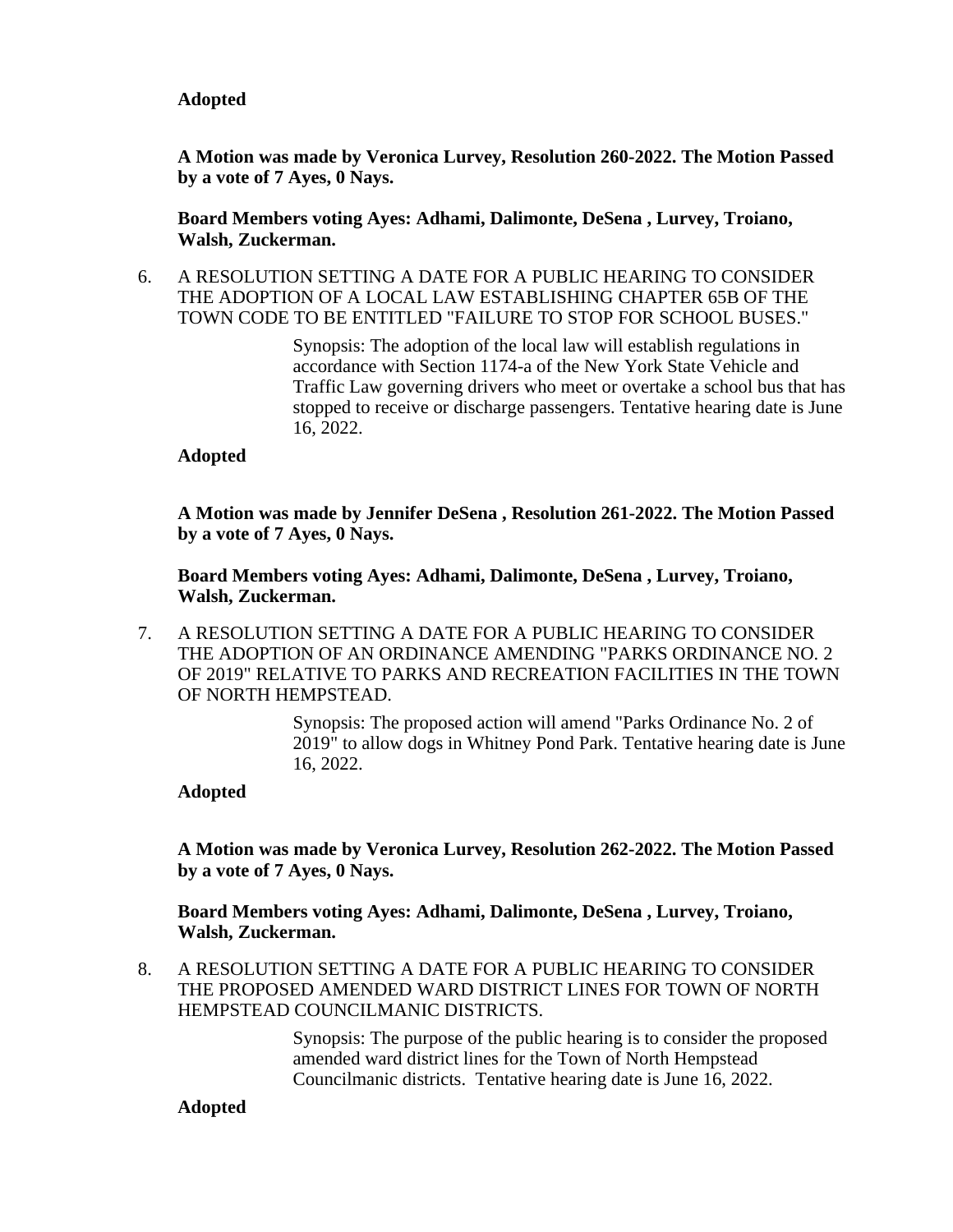**A Motion was made by Veronica Lurvey, Resolution 263-2022. The Motion Passed by a vote of 7 Ayes, 0 Nays.**

**Board Members voting Ayes: Adhami, Dalimonte, DeSena , Lurvey, Troiano, Walsh, Zuckerman.**

9. A RESOLUTION SETTING A DATE FOR A PUBLIC HEARING TO CONSIDER THE APPLICATION OF GEISMAR, LLC FOR AMENDED SITE PLAN REVIEW FOR THE PREMISES LOCATED AT 7 HARBOR PARK DRIVE, PORT WASHINGTON AND DESIGNATED ON THE NASSAU COUNTY LAND AND TAX MAP AS SECTION 6, BLOCK 86, LOTS 2A, 2B & 3.

> Synopsis: The proposed action is the construction of an additional 2,167 s.f. to a previously approved 99,223 s.f. warehouse on a 6-acre parcel. Tentative hearing date is June 16, 2022.

## **Adopted**

**A Motion was made by Mariann Dalimonte, Resolution 264-2022. The Motion Passed by a vote of 7 Ayes, 0 Nays.**

**Board Members voting Ayes: Adhami, Dalimonte, DeSena , Lurvey, Troiano, Walsh, Zuckerman.**

10. A RESOLUTION SETTING A DATE FOR A PUBLIC HEARING TO CONSIDER AN AMENDMENT TO THE TOWN'S CABLE FRANCHISE AGREEMENT WITH CABLEVISION SYSTEMS OF LONG ISLAND CORPORATION.

> Synopsis: The proposed amendment will amend the definition of "gross revenue" in the Town's Cable Franchise Agreement with Altice to include DVR functionality. Tentative hearing date is June 16, 2022.

## **Adopted**

**A Motion was made by Jennifer DeSena , Resolution 265-2022. The Motion Passed by a vote of 7 Ayes, 0 Nays.**

**Board Members voting Ayes: Adhami, Dalimonte, DeSena , Lurvey, Troiano, Walsh, Zuckerman.**

11. A RESOLUTION SETTING A DATE FOR A PUBLIC HEARING TO CONSIDER THE RESCISSION AND ADOPTION OF ORDINANCES AFFECTING ORCHARD STREET IN PORT WASHINGTON, NEW YORK.

> Synopsis: The rescission and adoption of these ordinances will adjust the lengths of the presently posted parking restrictions and no stopping here to corner restrictions at the intersection of Bogart Avenue & Orchard Street and Orchard Street & Bar Beach Road, in Port Washington. Tentative hearing date is June 16, 2022.

## **Adopted**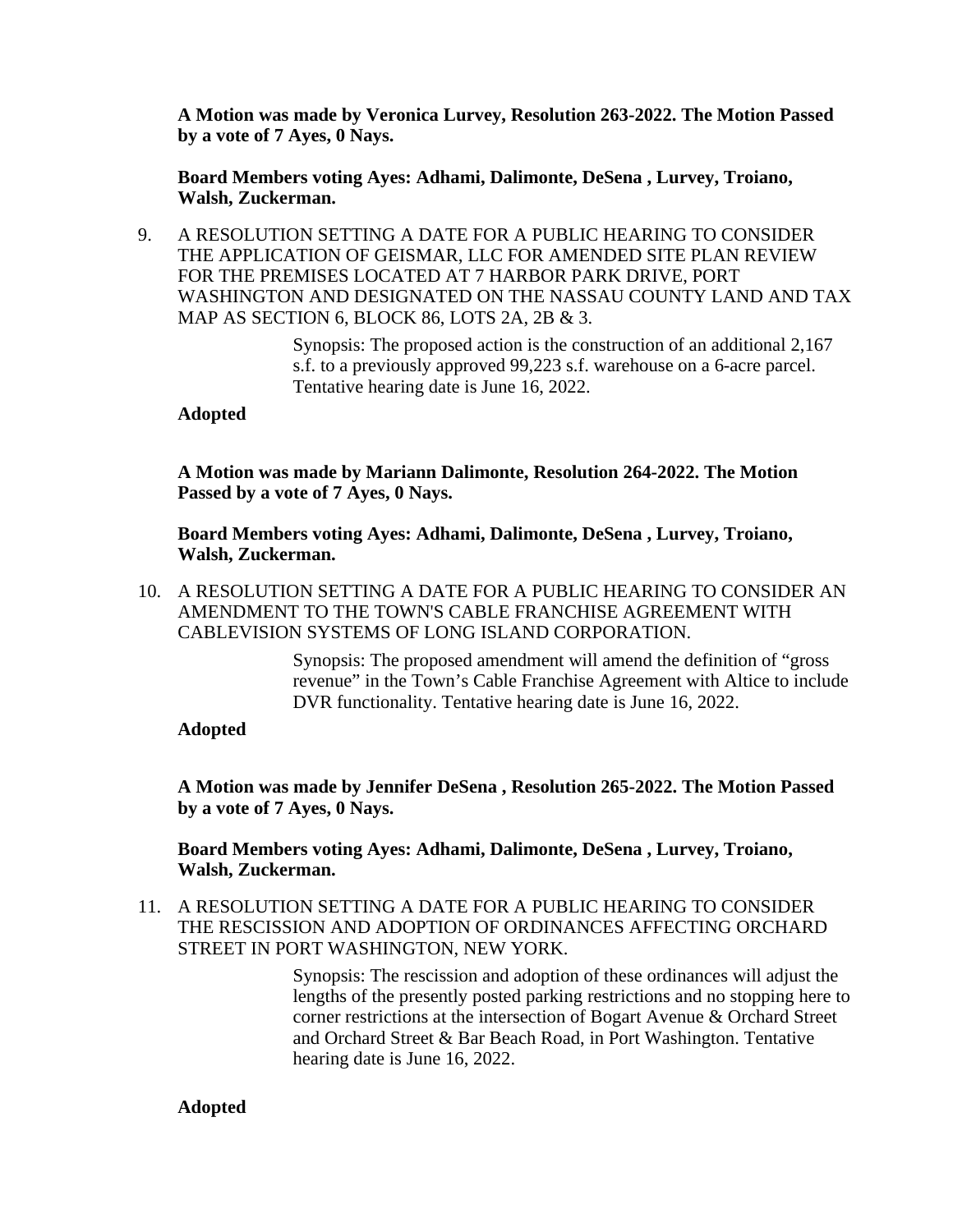**A Motion was made by Mariann Dalimonte, Resolution 266-2022. The Motion Passed by a vote of 7 Ayes, 0 Nays.**

**Board Members voting Ayes: Adhami, Dalimonte, DeSena , Lurvey, Troiano, Walsh, Zuckerman.**

12. A RESOLUTION SETTING A DATE FOR A PUBLIC HEARING TO CONSIDER THE ADOPTION OF AN ORDINANCE AFFECTING MEADOW DRIVE IN ALBERTSON, NEW YORK.

> Synopsis: The adoption of this ordinance will establish a No Parking 8 AM to 4 PM on school days restriction on the west side of Meadow Drive, between I U Willets Road and Willow Place, in Albertson. Tentative hearing date is June 16, 2022.

#### **Adopted**

**A Motion was made by Peter Zuckerman, Resolution 267-2022. The Motion Passed by a vote of 7 Ayes, 0 Nays.**

**Board Members voting Ayes: Adhami, Dalimonte, DeSena , Lurvey, Troiano, Walsh, Zuckerman.**

13. A RESOLUTION AUTHORIZING THE TOWN BOARD TO ACCEPT GIFTS TO THE TOWN PURSUANT TO TOWN LAW SECTION 64.

## **Adopted**

**A Motion was made by Jennifer DeSena , Resolution 268-2022. The Motion Passed by a vote of 7 Ayes, 0 Nays.**

**Board Members voting Ayes: Adhami, Dalimonte, DeSena , Lurvey, Troiano, Walsh, Zuckerman.**

14. A RESOLUTION AUTHORIZING SUPPLEMENTAL BUDGET APPROPRIATIONS PURSUANT TO TOWN LAW SECTION 112.

**Adopted**

**A Motion was made by Jennifer DeSena , Resolution 269-2022. The Motion Passed by a vote of 7 Ayes, 0 Nays.**

**Board Members voting Ayes: Adhami, Dalimonte, DeSena , Lurvey, Troiano, Walsh, Zuckerman.**

15. A RESOLUTION AUTHORIZING THE AWARD OF A BID FOR SYNTHETIC TURF REPAIR (TNH280-2022).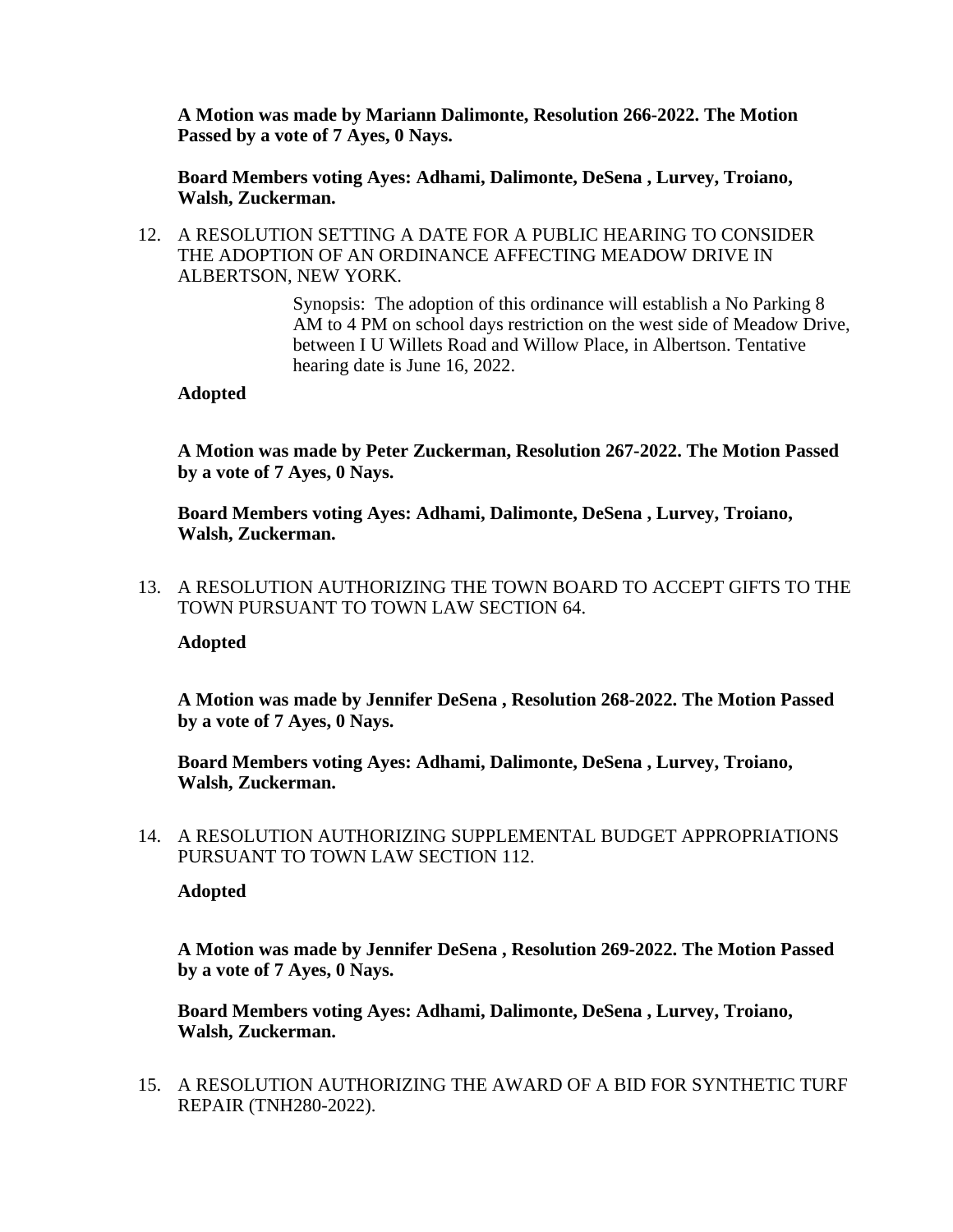**A Motion was made by Jennifer DeSena , Resolution 270-2022. The Motion Passed by a vote of 7 Ayes, 0 Nays.**

**Board Members voting Ayes: Adhami, Dalimonte, DeSena , Lurvey, Troiano, Walsh, Zuckerman.**

16. A RESOLUTION AUTHORIZING THE EXECUTION OF AN AGREEMENT WITH H2M ARCHITECTS & ENGINEERS FOR PROFESSIONAL ENGINEERING SERVICES RELATED TO PLANDOME POND WATER QUALITY IMPROVEMENTS AT PLANDOME POND PARK, PLANDOME, DPW PROJECT NO. 22-05.

#### **Adopted**

**A Motion was made by Mariann Dalimonte, Resolution 271-2022. The Motion Passed by a vote of 7 Ayes, 0 Nays.**

**Board Members voting Ayes: Adhami, Dalimonte, DeSena , Lurvey, Troiano, Walsh, Zuckerman.**

17. A RESOLUTION AUTHORIZING THE EXECUTION OF AN AGREEMENT WITH THE SEWANHAKA CENTRAL HIGH SCHOOL DISTRICT FOR OVERFLOW PARKING FOR THE CONCERT AT MICHAEL J. TULLY PARK, NEW HYDE PARK.

**Adopted**

**A Motion was made by Dennis Walsh, Resolution 272-2022. The Motion Passed by a vote of 7 Ayes, 0 Nays.**

**Board Members voting Ayes: Adhami, Dalimonte, DeSena , Lurvey, Troiano, Walsh, Zuckerman.**

18. A RESOLUTION AUTHORIZING THE EXECUTION OF AN AGREEMENT WITH QUEENS AQUATIC CENTERS, INC. FOR SWIMMING LESSONS AT VARIOUS TOWN PARKS.

**Adopted**

**A Motion was made by Jennifer DeSena , Resolution 273-2022. The Motion Passed by a vote of 7 Ayes, 0 Nays.**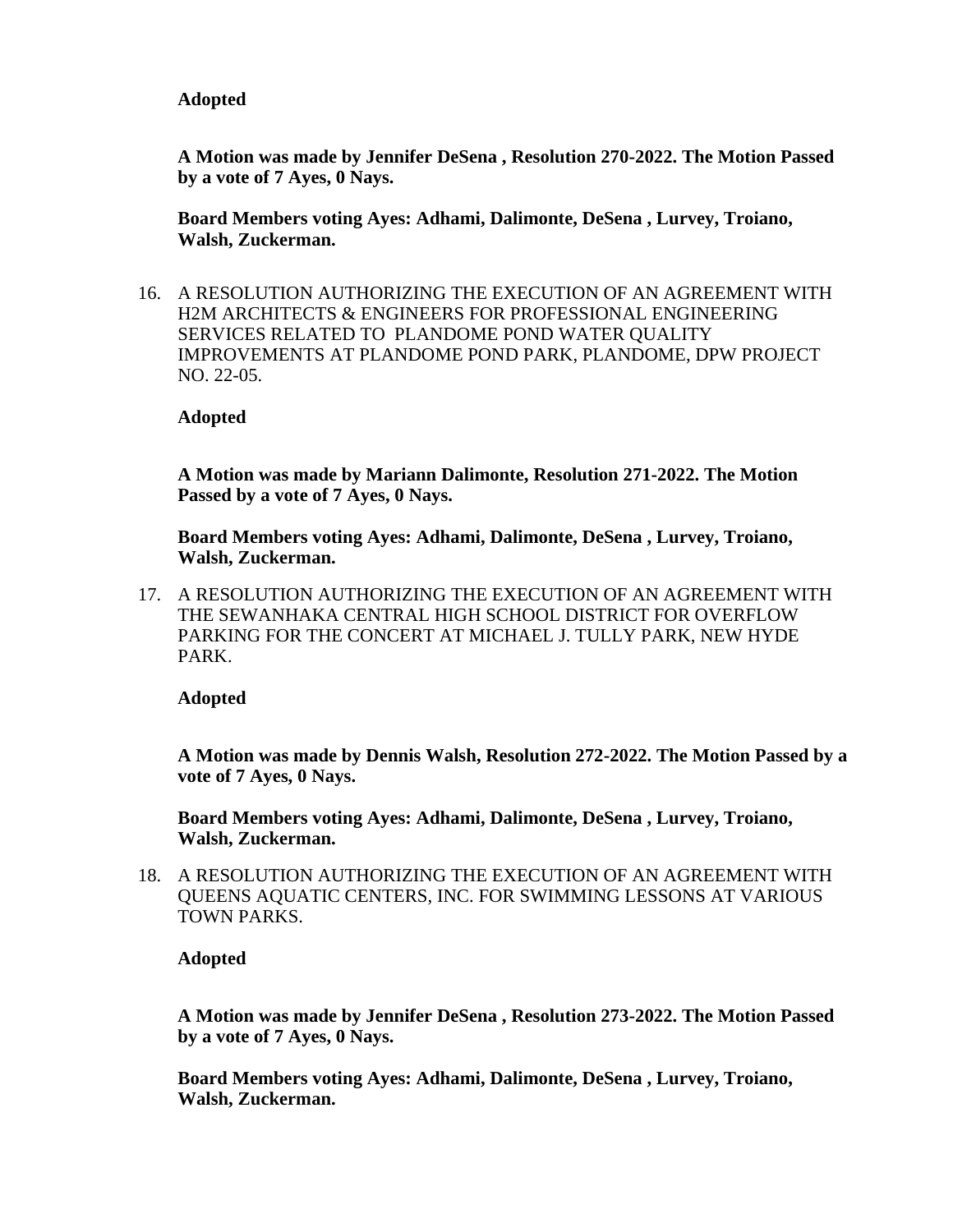19. A RESOLUTION RATIFYING THE EXECUTION OF A PERMIT AGREEMENT WITH THE COUNTY OF NASSAU TO USE AND OCCUPY COUNTY OWNED PROPERTY.

#### **Adopted**

**A Motion was made by Jennifer DeSena , Resolution 274-2022. The Motion Passed by a vote of 7 Ayes, 0 Nays.**

**Board Members voting Ayes: Adhami, Dalimonte, DeSena , Lurvey, Troiano, Walsh, Zuckerman.**

20. A RESOLUTION AUTHORIZING THE EXECUTION OF AN AGREEMENT WITH CSC HOLDINGS, LLC FOR INTERNET SERVICES THROUGHOUT THE TOWN.

#### **Adopted**

**A Motion was made by Jennifer DeSena , Resolution 275-2022. The Motion Passed by a vote of 7 Ayes, 0 Nays.**

**Board Members voting Ayes: Adhami, Dalimonte, DeSena , Lurvey, Troiano, Walsh, Zuckerman.**

21. A RESOLUTION AUTHORIZING THE EXECUTION OF AN AGREEMENT WITH AARP TO CONDUCT DEFENSIVE DRIVING COURSES AT CLINTON G. MARTIN PARK, NEW HYDE PARK.

**Adopted**

**A Motion was made by Jennifer DeSena , Resolution 258-2022. The Motion Passed by a vote of 7 Ayes, 0 Nays.**

**Board Members voting Ayes: Adhami, Dalimonte, DeSena , Lurvey, Troiano, Walsh, Zuckerman.**

22. A RESOLUTION AUTHORIZING THE EXECUTION OF AN AGREEMENT WITH PITNEY BOWES FOR A MAIL MACHINE FOR THE DEPARTMENT OF COMMUNITY SERVICES AND THE DEPARTMENT OF SERVICES FOR THE AGING.

**Adopted**

**A Motion was made by Jennifer DeSena , Resolution 277-2022. The Motion Passed by a vote of 7 Ayes, 0 Nays.**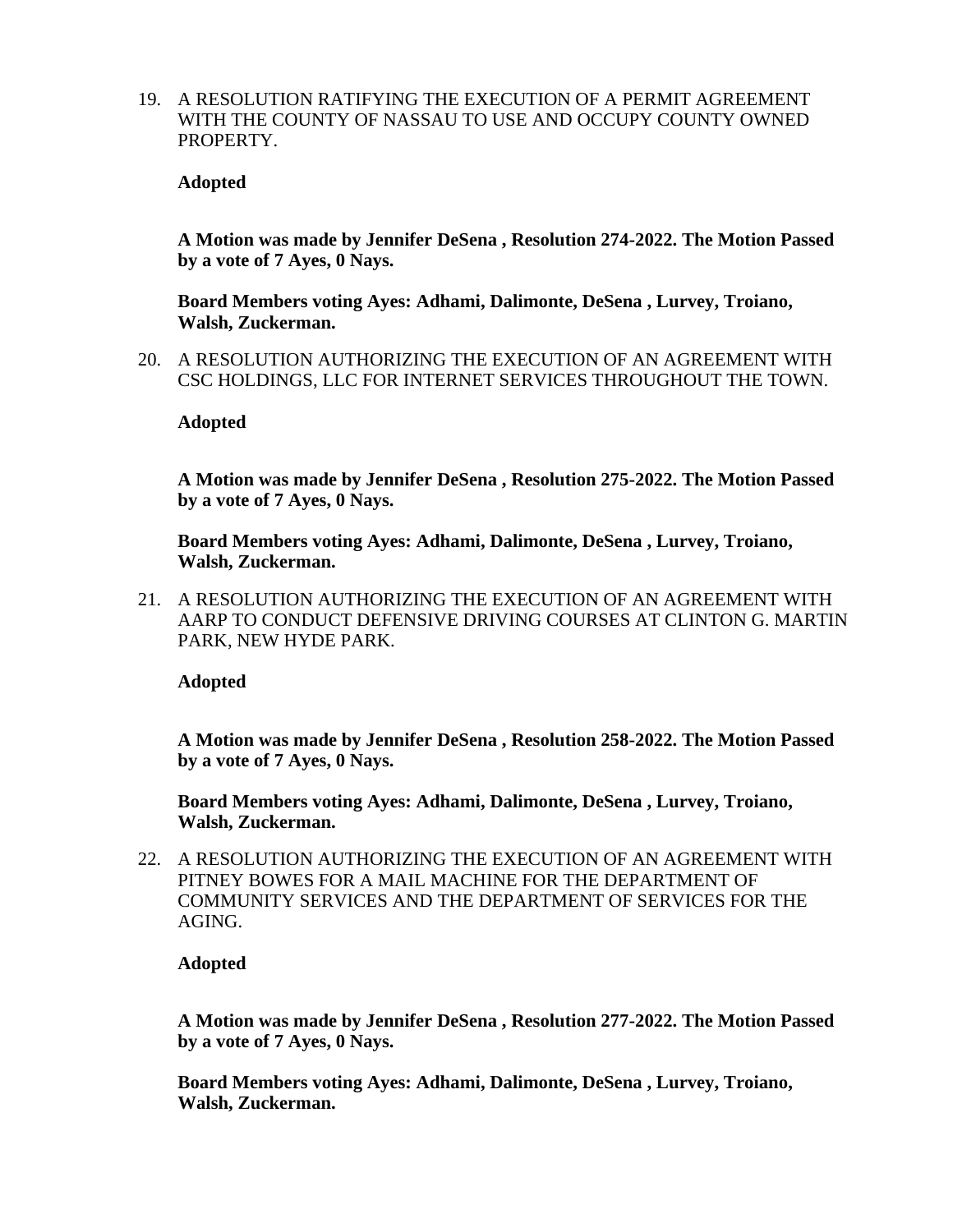23. A RESOLUTION AUTHORIZING THE EXECUTION OF AN AGREEMENT WITH THE NASSAU COUNTY BOARD OF ELECTIONS FOR THE USE OF TOWN FACILITIES AS POLLING LOCATIONS.

## **Adopted**

**A Motion was made by Jennifer DeSena , Resolution 278-2022. The Motion Passed by a vote of 7 Ayes, 0 Nays.**

**Board Members voting Ayes: Adhami, Dalimonte, DeSena , Lurvey, Troiano, Walsh, Zuckerman.**

24. A RESOLUTION AUTHORIZING THE EXECUTION OF AN AGREEMENT WITH WE CONNECT THE DOTS, INC. FOR THE USE OF SPACE AT THE "YES WE CAN" COMMUNITY CENTER FOR WORKFORCE EXPERIENCE PROGRAMS.

## **Adopted**

**A Motion was made by Robert Troiano, Resolution 279-2022. The Motion Passed by a vote of 7 Ayes, 0 Nays.**

**Board Members voting Ayes: Adhami, Dalimonte, DeSena , Lurvey, Troiano, Walsh, Zuckerman.**

25. A RESOLUTION AUTHORIZING THE EXECUTION OF AN AGREEMENT WITH MOTIVE FOR SLOPE MOWER REPAIRS.

**Adopted**

**A Motion was made by Jennifer DeSena , Resolution 258-2022. The Motion Passed by a vote of 7 Ayes, 0 Nays.**

**Board Members voting Ayes: Adhami, Dalimonte, DeSena , Lurvey, Troiano, Walsh, Zuckerman.**

26. A RESOLUTION AUTHORIZING THE USE OF AGREEMENTS BETWEEN SOURCEWELL AND VARIOUS VENDORS FOR TOWN PURCHASES AND SERVICES.

**Adopted**

**A Motion was made by Jennifer DeSena , Resolution 281-2022. The Motion Passed by a vote of 7 Ayes, 0 Nays.**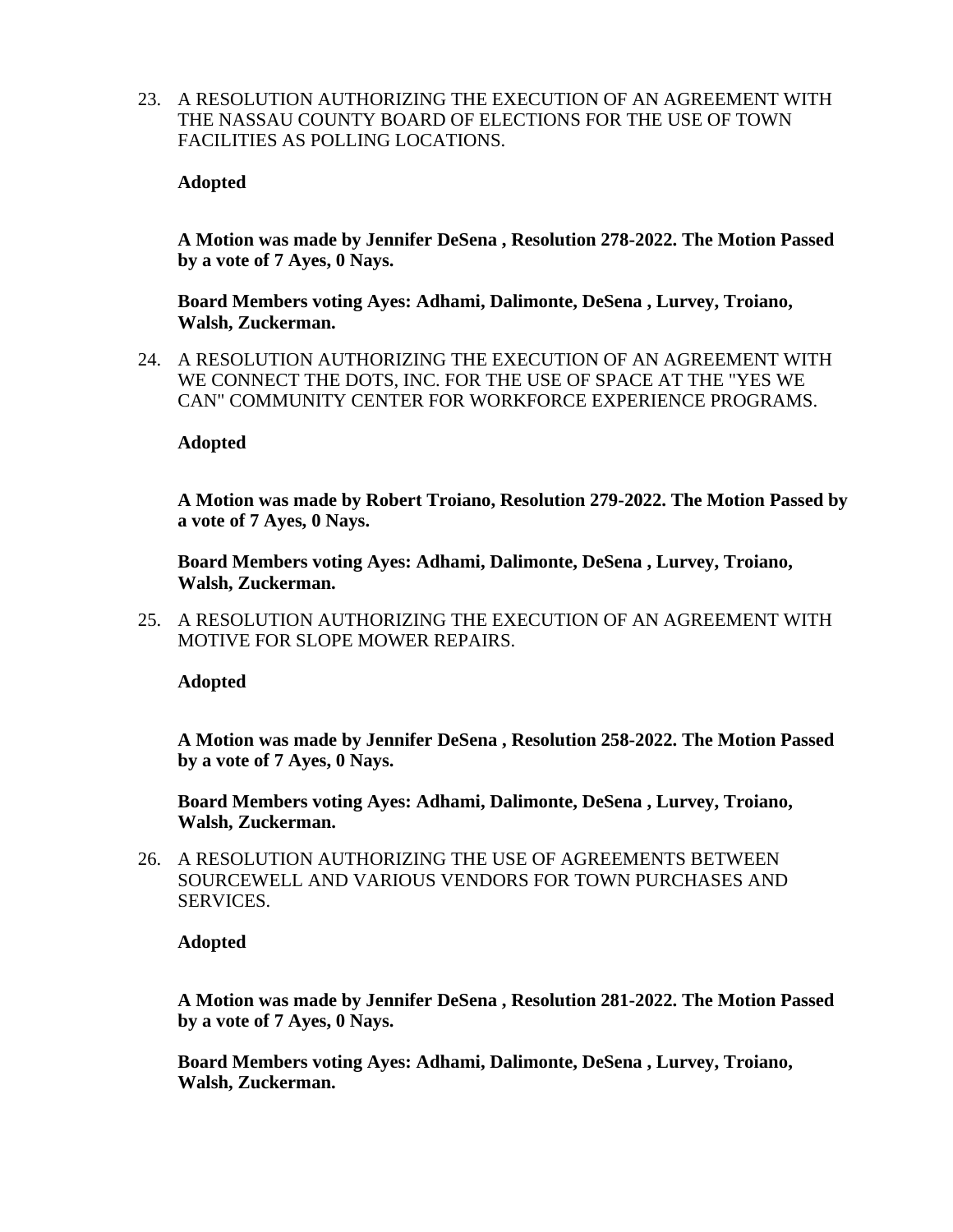27. A RESOLUTION AUTHORIZING THE EXECUTION OF AN AMENDMENT TO AN AGREEMENT WITH D&B ENGINEERS AND ARCHITECTS, P.C. FOR ENGINEERING SERVICES RELATED TO AUTOMOTIVE LIFT REMOVAL AND REPLACEMENT AT THE DEPARTMENT OF PUBLIC WORKS BUILDING, NEW HYDE PARK, NY, DPW PROJECT NO. 19-04.

## **Adopted**

**A Motion was made by Jennifer DeSena , Resolution 282-2022. The Motion Passed by a vote of 7 Ayes, 0 Nays.**

**Board Members voting Ayes: Adhami, Dalimonte, DeSena , Lurvey, Troiano, Walsh, Zuckerman.**

28. A RESOLUTION AUTHORIZING THE EXECUTION OF AN AMENDMENT TO A PROFESSIONAL SERVICES AGREEMENT WITH SAVIK & MURRAY REGARDING IMPROVEMENTS TO NORTH HEMPSTEAD BEACH PARK, PHASE ONE, PORT WASHINGTON, DPW PROJECT NO. 19-16.

## **Adopted**

**A Motion was made by Jennifer DeSena , Resolution 258-2022. The Motion Passed by a vote of 7 Ayes, 0 Nays.**

**Board Members voting Ayes: Adhami, Dalimonte, DeSena , Lurvey, Troiano, Walsh, Zuckerman.**

29. A RESOLUTION AUTHORIZING THE EXECUTION OF AN AMENDMENT TO AN AGREEMENT WITH NORTH SHORE BROTHERS DEVELOPMENT LLC FOR THE LEASE OF SPACE AT 176 PLANDOME ROAD, MANHASSET, NEW YORK.

## **Adopted**

**A Motion was made by Jennifer DeSena , Resolution 284-2022. The Motion Passed by a vote of 7 Ayes, 0 Nays.**

**Board Members voting Ayes: Adhami, Dalimonte, DeSena , Lurvey, Troiano, Walsh, Zuckerman.**

30. A RESOLUTION AUTHORIZING THE EXECUTION OF AN AMENDMENT TO AN AGREEMENT WITH SAMANTHA WILDER ON BEHALF OF THE MANHASSET BAY PROTECTION COMMITTEE.

## **Adopted**

**A Motion was made by Jennifer DeSena , Resolution 285-2022. The Motion Passed by a vote of 7 Ayes, 0 Nays.**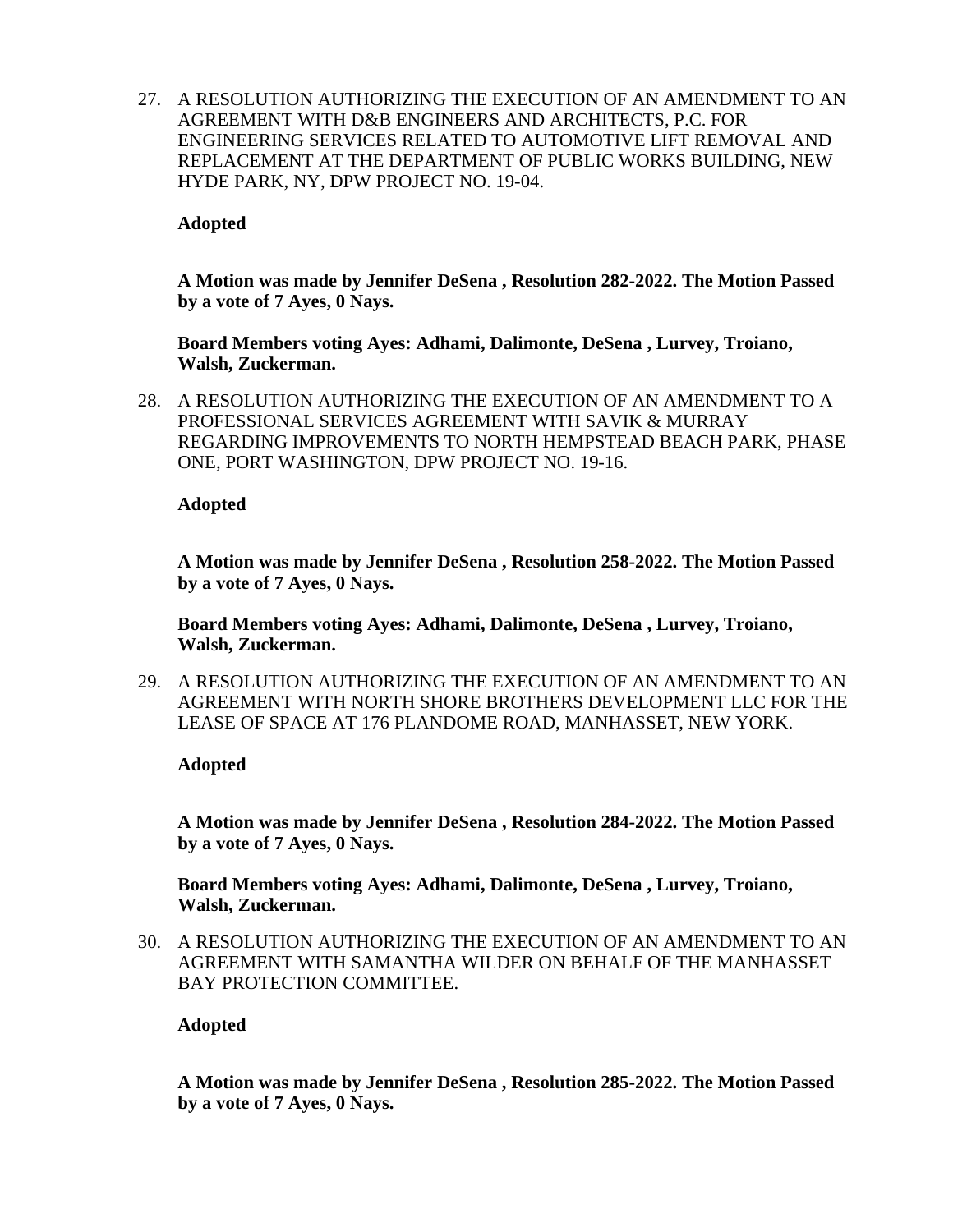**Board Members voting Ayes: Adhami, Dalimonte, DeSena , Lurvey, Troiano, Walsh, Zuckerman.**

31. A RESOLUTION AUTHORIZING THE PURCHASE OF VARIOUS SOFTWARE MAINTENANCE AND TECHNICAL SUPPORT SERVICES FOR THE DEPARTMENT OF INFORMATION TECHNOLOGY AND TELECOMMUNICATIONS.

**Adopted**

**A Motion was made by Jennifer DeSena , Resolution 286-2022. The Motion Passed by a vote of 7 Ayes, 0 Nays.**

**Board Members voting Ayes: Adhami, Dalimonte, DeSena , Lurvey, Troiano, Walsh, Zuckerman.**

32. A RESOLUTION APPOINTING THOMAS P. TIERNAN AS THE SUPERINTENDENT OF HIGHWAYS.

**Tabled**

**A Motion was made by Robert Troiano, Tabled. The Motion Passed by a vote of 7 Ayes, 0 Nays.**

**Board Members voting Ayes: Adhami, Dalimonte, DeSena , Lurvey, Troiano, Walsh, Zuckerman.**

33. A RESOLUTION CONFIRMING THE APPOINTMENT OF MELISSA SLOBIN TO THE TOWN OF NORTH HEMPSTEAD BOARD OF ETHICS.

**Disapproved**

**A Motion was made by Jennifer DeSena , No Resolution. The Motion Failed by a vote of 3 Ayes, 4 Nays.**

**Board Members voting Ayes: Adhami, DeSena , Walsh.**

**Board Members voting Nays: Dalimonte, Lurvey, Troiano, Zuckerman.**

34. A RESOLUTION CONFIRMING THE REAPPOINTMENT OF DR. ISMA CHAUDRY TO THE TOWN OF NORTH HEMPSTEAD BOARD OF ETHICS.

**Adopted**

**A Motion was made by Jennifer DeSena , Resolution 287-2022. The Motion Passed by a vote of 7 Ayes, 0 Nays.**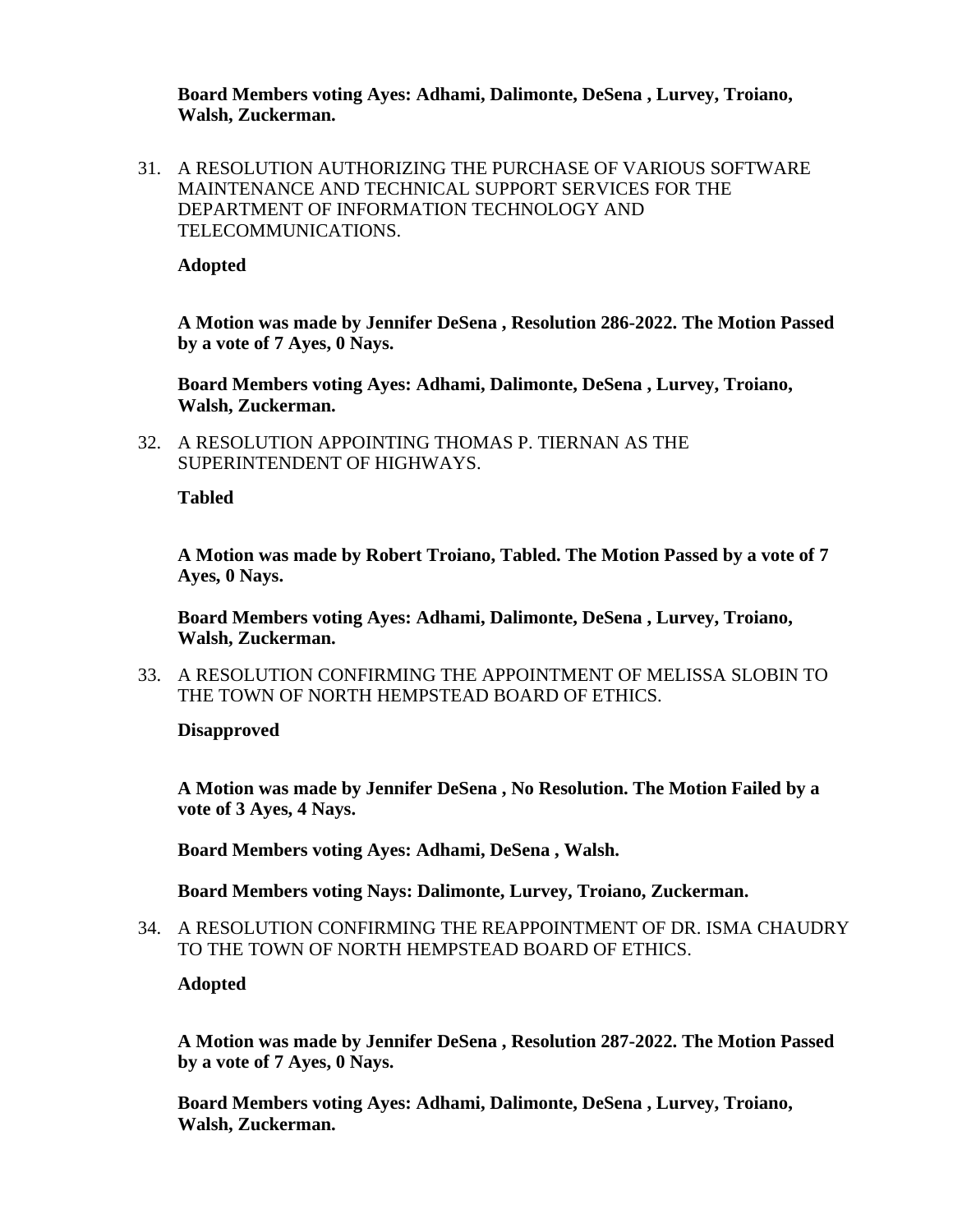35. A RESOLUTION CONFIRMING THE APPOINTMENT OF DEREK CHAN TO THE TOWN OF NORTH HEMPSTEAD BOARD OF ETHICS.

#### **Disapproved**

**A Motion was made by Jennifer DeSena , No Resolution. The Motion Failed by a vote of 3 Ayes, 4 Nays.**

**Board Members voting Ayes: Adhami, DeSena , Walsh.**

**Board Members voting Nays: Dalimonte, Lurvey, Troiano, Zuckerman.**

36. A RESOLUTION CONFIRMING THE APPOINTMENT OF FRANCISCO VASQUEZ TO THE TOWN OF NORTH HEMPSTEAD BOARD OF ETHICS.

#### **Not Adopted**

**A Motion was made by Jennifer DeSena , Motion. The Motion Failed by a vote of 3 Ayes, 4 Nays.**

**Board Members voting Ayes: Adhami, DeSena , Walsh.**

**Board Members voting Nays: Dalimonte, Lurvey, Troiano, Zuckerman.**

37. A RESOLUTION CONFIRMING THE APPOINTMENT OF ROBIN BOLLING TO THE TOWN OF NORTH HEMPSTEAD BOARD OF ETHICS.

**Adopted**

**A Motion was made by Jennifer DeSena , Resolution 288-2022. The Motion Passed by a vote of 7 Ayes, 0 Nays.**

**Board Members voting Ayes: Adhami, Dalimonte, DeSena , Lurvey, Troiano, Walsh, Zuckerman.**

38. A RESOLUTION CONFIRMING THE APPOINTMENT OF ROBERT REILLY, ESQ. TO THE TOWN OF NORTH HEMPSTEAD BOARD OF ETHICS.

#### **Disapproved**

**A Motion was made by Jennifer DeSena , No Resolution. The Motion Failed by a vote of 3 Ayes, 4 Nays.**

**Board Members voting Ayes: Adhami, DeSena , Walsh.**

**Board Members voting Nays: Zuckerman, Troiano, Lurvey, Dalimonte.**

39. A RESOLUTION CONFIRMING THE APPOINTMENT OF RABBI ANCHELLE PERL TO THE TOWN OF NORTH HEMPSTEAD BOARD OF ETHICS.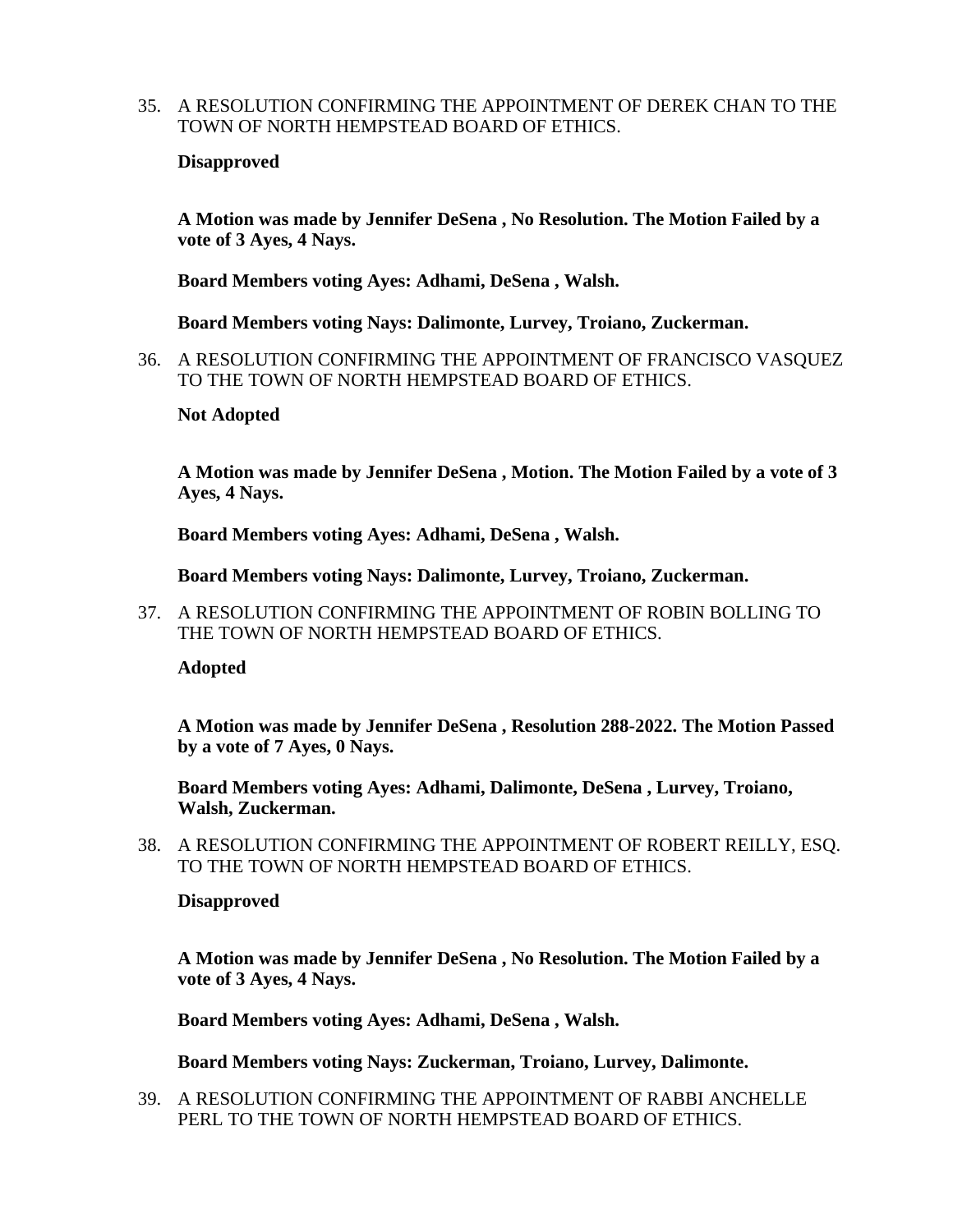**A Motion was made by Jennifer DeSena , Resolution 289-2022. The Motion Passed by a vote of 7 Ayes, 0 Nays.**

**Board Members voting Ayes: Adhami, Dalimonte, DeSena , Lurvey, Troiano, Walsh, Zuckerman.**

40. A RESOLUTION AUTHORIZING CERTAIN SUPERVISORY ARRANGEMENTS CONCERNING PERSONNEL OF VARIOUS DEPARTMENTS IN ACCORDANCE WITH CHAPTER 16B OF THE TOWN CODE.

**Adopted**

**A Motion was made by Jennifer DeSena , Resolution 258-2022. The Motion Passed by a vote of 7 Ayes, 0 Nays.**

**Board Members voting Ayes: Adhami, Dalimonte, DeSena , Lurvey, Troiano, Walsh, Zuckerman.**

41. A RESOLUTION AUTHORIZING THE SETTLEMENT OF A CLAIM MADE BY THE TOWN OF NORTH HEMPSTEAD AND AUTHORIZING THE COMPTROLLER OR DEPUTY COMPTROLLER TO ACCEPT PAYMENT THEREOF.

## **Adopted**

**A Motion was made by Jennifer DeSena , Resolution 291-2022. The Motion Passed by a vote of 7 Ayes, 0 Nays.**

**Board Members voting Ayes: Adhami, Dalimonte, DeSena , Lurvey, Troiano, Walsh, Zuckerman.**

42. A RESOLUTION AUTHORIZING AND APPROVING THE PAYMENT OF A CLAIM AGAINST THE TOWN OF NORTH HEMPSTEAD AND AUTHORIZING AND DIRECTING THE COMPTROLLER OR DEPUTY COMPTROLLER TO PAY THE COSTS THEREOF.

**Adopted**

**A Motion was made by Jennifer DeSena , Resolution 292-2022. The Motion Passed by a vote of 7 Ayes, 0 Nays.**

**Board Members voting Ayes: Adhami, Dalimonte, DeSena , Lurvey, Troiano, Walsh, Zuckerman.**

43. A RESOLUTION AUTHORIZING THE EMPLOYMENT, APPOINTMENT, TRANSFER, ADJUSTMENT, CORRECTION, CHANGE IN GRADE OR SALARY AND/OR TERMINATION OF EMPLOYEES AND/OR OFFICIALS IN VARIOUS DEPARTMENTS OF THE TOWN.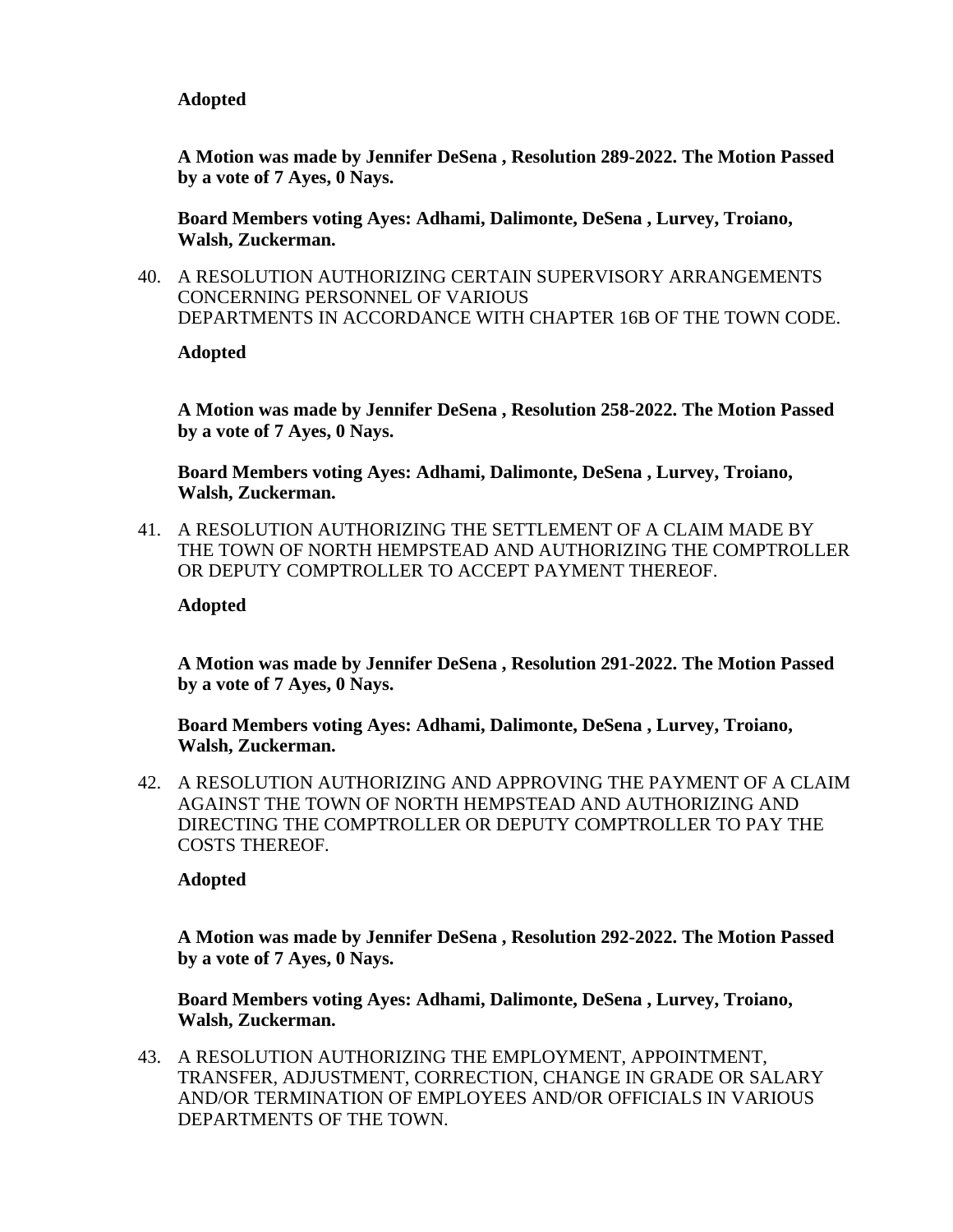**Councilperson Dalimonte, Councilperson Lurvey, Councilperson Troiano, and Councilperson Zuckerman Approved 293-1 through 293-106; Abstained 293-107. Councilperson Adhami, Councilperson Walsh, and Supervisor DeSena Approved 293-1 through 293-46, 293-48 through 43-106, Deny 293-47 and 293-107.** 

**A Motion was made by Jennifer DeSena , Resolution 293-2022. The Motion Passed by a vote of 7 Ayes, 0 Nays.**

**Board Members voting Ayes: Adhami, Dalimonte, DeSena , Lurvey, Troiano, Walsh, Zuckerman.**

44. A RESOLUTION APPROVING THE ACTION OF THE ALERT ENGINE, HOOK, LADDER AND HOSE CO. NO. 1, INC., GREAT NECK, NEW YORK, IN IN REMOVING FROM MEMBERSHIP EDWARD REED.

**Adopted**

**A Motion was made by Veronica Lurvey, Resolution 258-2022. The Motion Passed by a vote of 7 Ayes, 0 Nays.**

**Board Members voting Ayes: Adhami, Dalimonte, DeSena , Lurvey, Troiano, Walsh, Zuckerman.**

45. A RESOLUTION APPROVING THE ACTION OF THE PROTECTION ENGINE COMPANY NO. 1, PORT WASHINGTON, NEW YORK IN ADDING TO MEMBERSHIP ROBERTO HERNANDEZ.

**Adopted**

**A Motion was made by Mariann Dalimonte, Resolution 295-2022. The Motion Passed by a vote of 7 Ayes, 0 Nays.**

**Board Members voting Ayes: Adhami, Dalimonte, DeSena , Lurvey, Troiano, Walsh, Zuckerman.**

46. A RESOLUTION APPROVING THE ACTION OF THE ATLANTIC HOOK & LADDER CO. NO. 1, PORT WASHINGTON, NEW YORK, IN RECLASSIFYING WAYNE WILLERT FROM ASSOCIATE TO REGULAR MEMBER.

**Adopted**

**A Motion was made by Mariann Dalimonte, Resolution 296-2022. The Motion Passed by a vote of 7 Ayes, 0 Nays.**